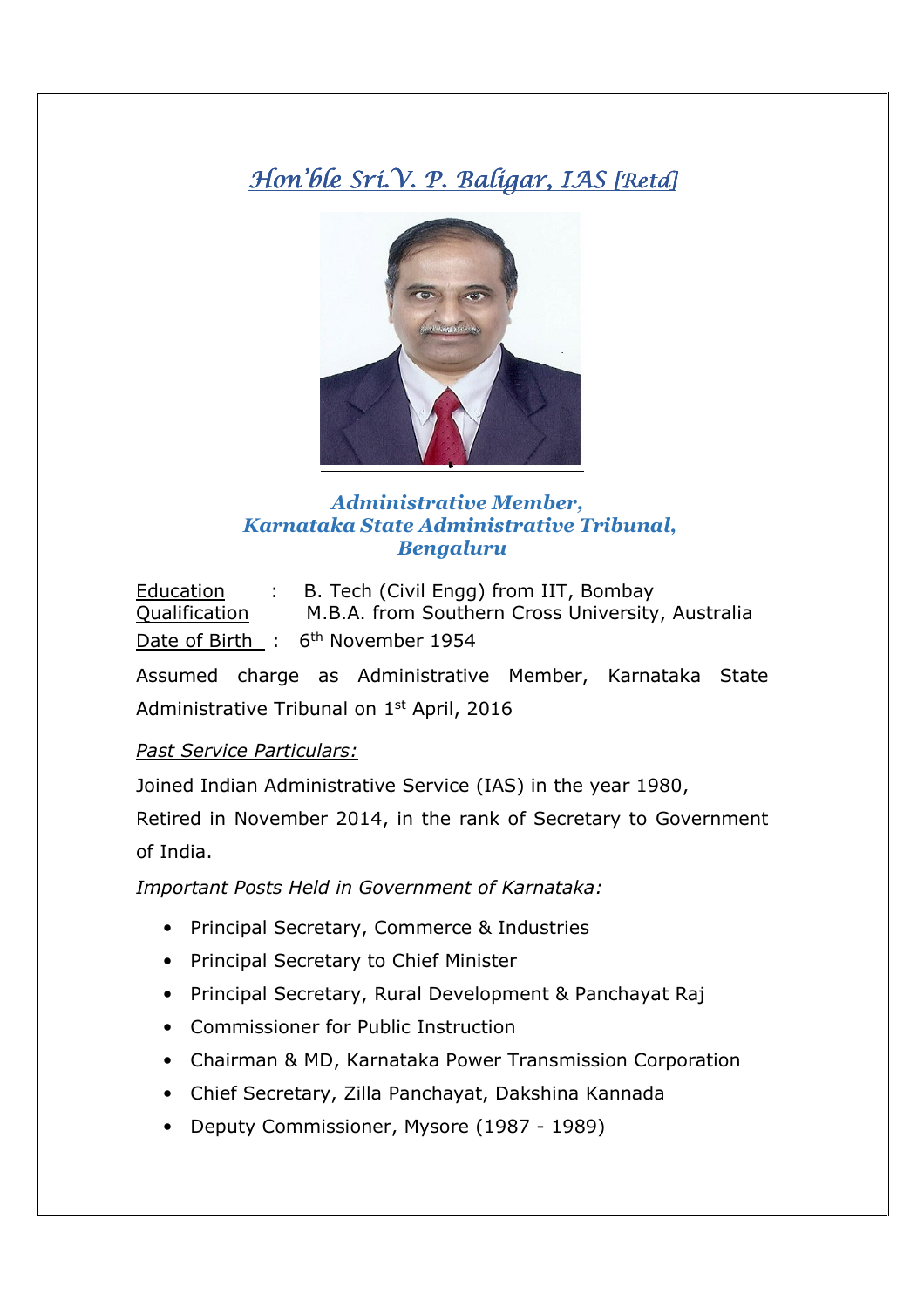## *Important Posts Held in Government of India:*

- Chairman & MD, Housing and Urban Development Corporation (HUDCO)
- Director, Technical Education, Ministry of Human Resources Development
- Private Secretary to Ministers of HRD and Surface Transport, Govt of India

## *Special Achievements:*

- Rating of HUDCO went up from "Very Good" to "Excellent" for all three years. Affordable Housing sanction increased from less than 2 lakh houses/year to more than14 lakh houses/year. HUDCO also achieved the highest ever gross and net profit during 2013-14.
- As Principal Secretary to Govt., Commerce & Industries Department organized a Global Investors Meet in June, 2010 at Bangalore and signed MoUs with 389 companies for an investment of Rs.3.92 lakh crore. Nearly 60% of these projects were under implementation within one year.
- When Principal Secretary, Rural Development and Panchayat Raj,. Karnataka received Rs.3 crore award from Government of India for being the Second best State in the Country in devolving functions and funds to Panchayat Raj Institutions.
- During the tenure as CMD, Karnataka Power Transmission Corporation, the rating of Karnataka went up from 5th position to 2<sup>nd</sup> in the Country in the implementation of Power Sector Reforms.
- As Commissioner for Industrial Development, obtained **ISO-9002 Certificate** for the Directorate of Industries and Commerce, Karnataka and it was the first Government Department in the Country to get such international quality certificate (1999-2000).